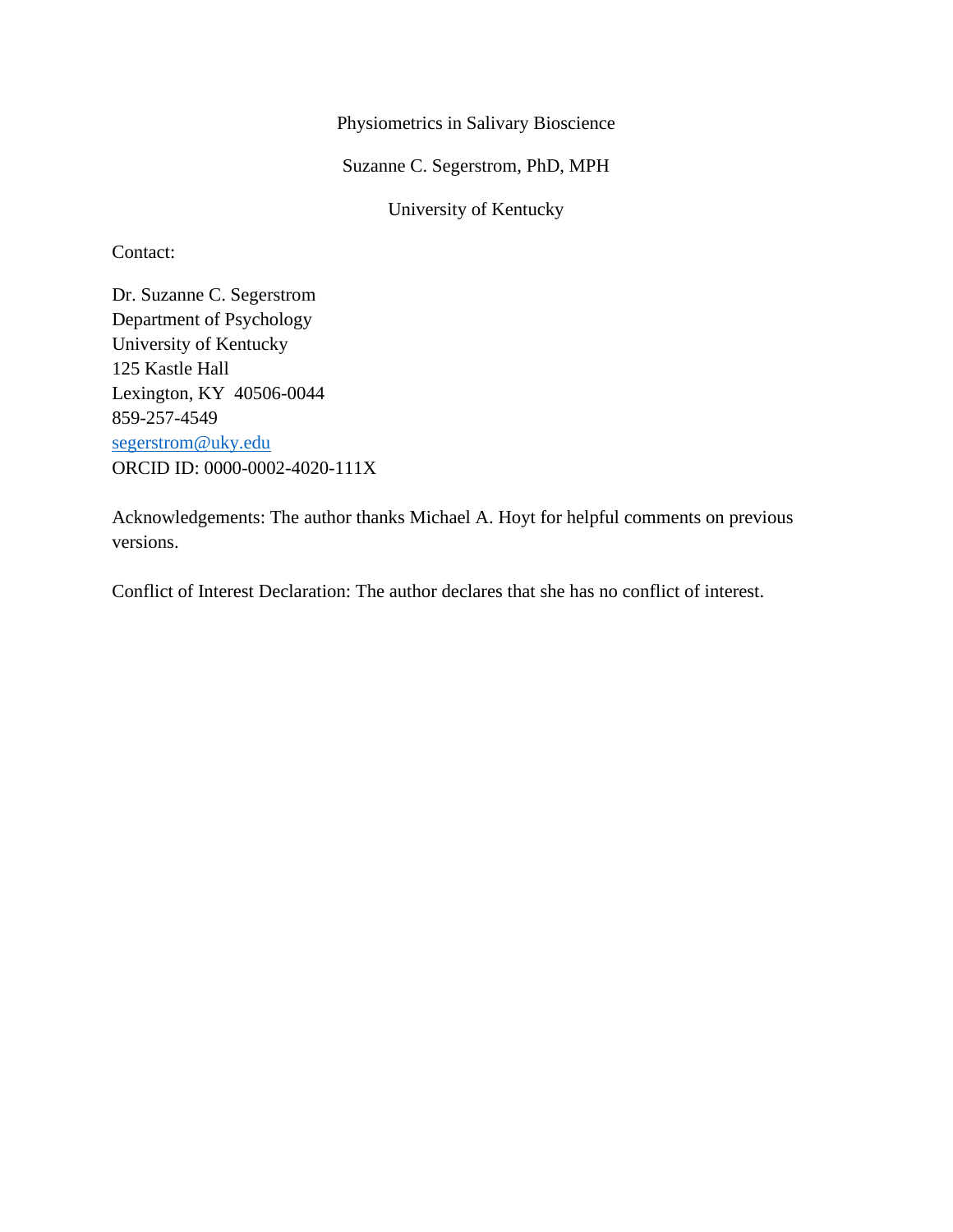Physiometrics in Salivary Bioscience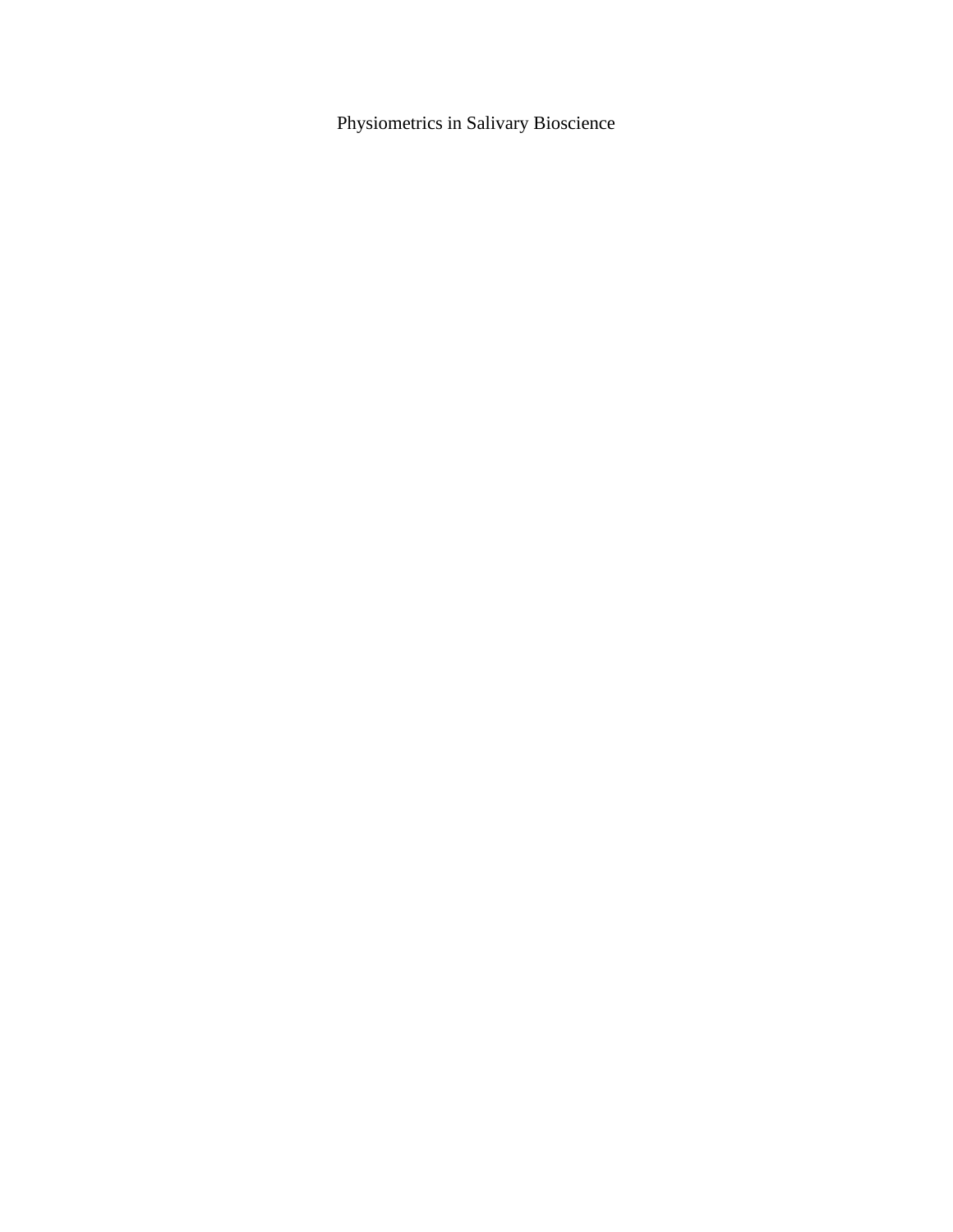#### **Abstract**

Background: Accurate estimation in statistical models depends on sample size but also, critically, reliability of the measure. Physiometrics is the equivalent of psychometrics for measures such as sex hormones, catabolic hormones, and products of the immune system.

Methods and Results: There are multiple ways to measure physiometrics, from simple correlation to complex generalizability theory designs. Depending on the design, these estimates can provide information about equivalency (e.g., the correlation between two measurements taken close together in time) or stability (e.g., the correlation between two measurements taken farther apart in time). The physiometrics of salivary measures including cortisol, α-amylase, testosterone, and cytokines range from highly stable, requiring only a single sample, to highly unstable, requiring multiple samples to achieve generalizability to longer periods of time. However, generalizability is relative to the study design, and only some designs call for stable and generalizable measures.

Conclusions: Both dedicated physiometric studies and more reporting of physiometrics in psychoneuroendocrinology and psychoneuroimmunology will improve the quality of salivary bioscience study designs in the future.

*Key words:* cortisol, testosterone, cytokine, reliability, generalizability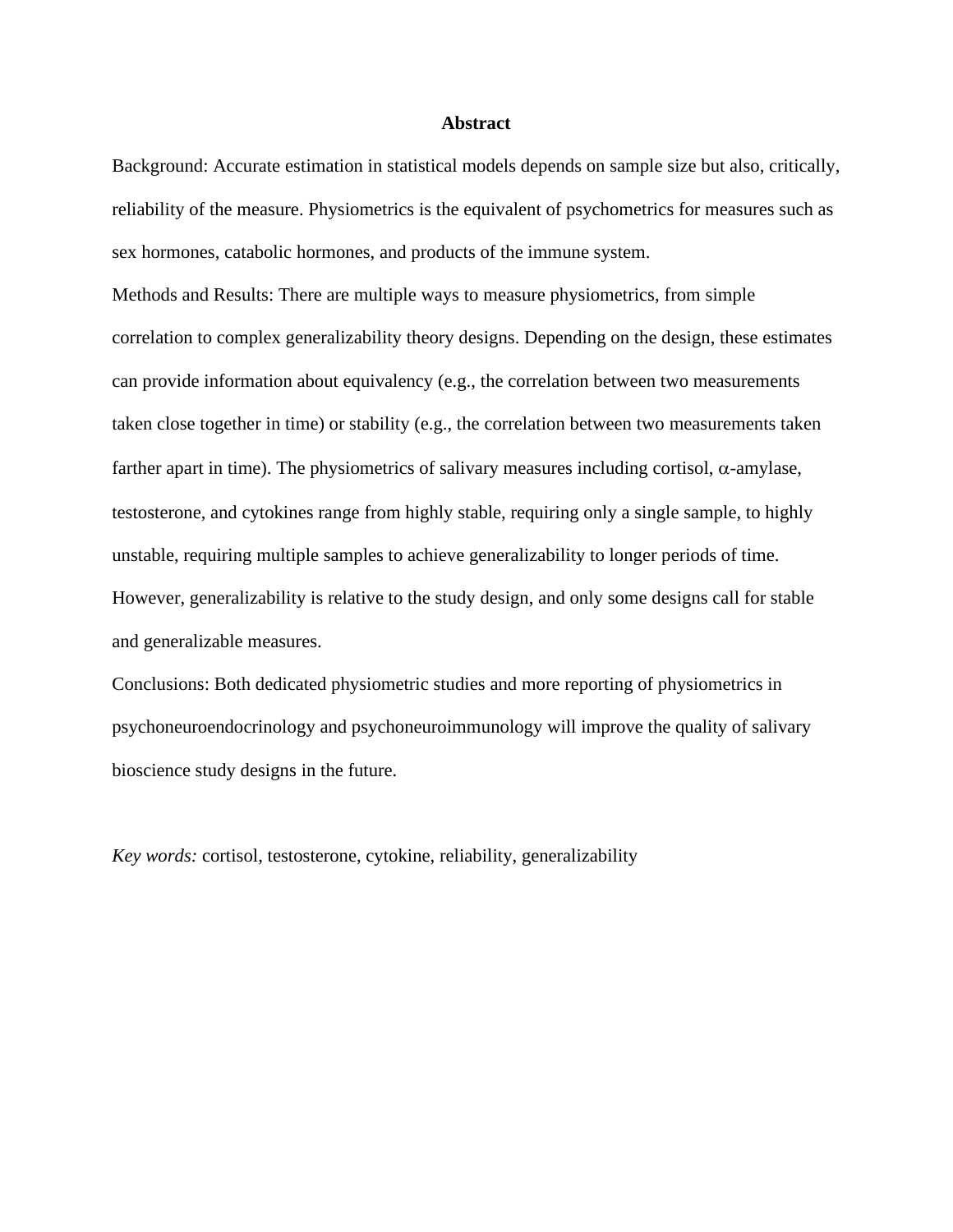Variability introduces error into behavioral studies, where stable measures are needed to characterize individual differences and changes over time. Without more information on this variability, one cannot know how many subjects to run, how many measurements to take, and when to take the measurements [1, p. 83].

Although this epigraph could apply to any number of measures, in this case, Dabbs [1] refers to the variability of salivary testosterone (T). The idea of "physiometrics" [2,3] – the physiological equivalent of psychometrics – seems to have been around for at least 3 decades. Although the validity of physiological measures, especially salivary measures, is a major research topic (e.g., the correlation between salivary and serum levels), there is less attention to variability, generalizability, and measure reliability (vs. assay reliability [4]). Here I hope to convince readers that there are good reasons that more attention to physiometrics will benefit salivary bioscience.

Most important, accurate estimation depends on larger sample sizes and more reliable measurement; however, it is possible to trade off between the two [5-10]. The issue of "how many subjects to run, how many measurements to take" [1, p. 83] reflects consideration of this trade-off. When samples are small and measures are unreliable, then estimates in statistical models are often substantially too large or small and/or reflect the wrong pattern of results (e.g., a beta weight in the opposite direction from the true effect). One of the statistical guidelines for *International Journal of Behavioral Medicine* is report reliability "(1) for the analytic sample, (2) for all measures including biomarkers, and (3) taking into consideration the design of the study" [11, p. 456]. A statistical model, unfortunately, does not care how difficult a sample is to recruit or how expensive assays are. Researchers, reviewers, and editors should all consider whether a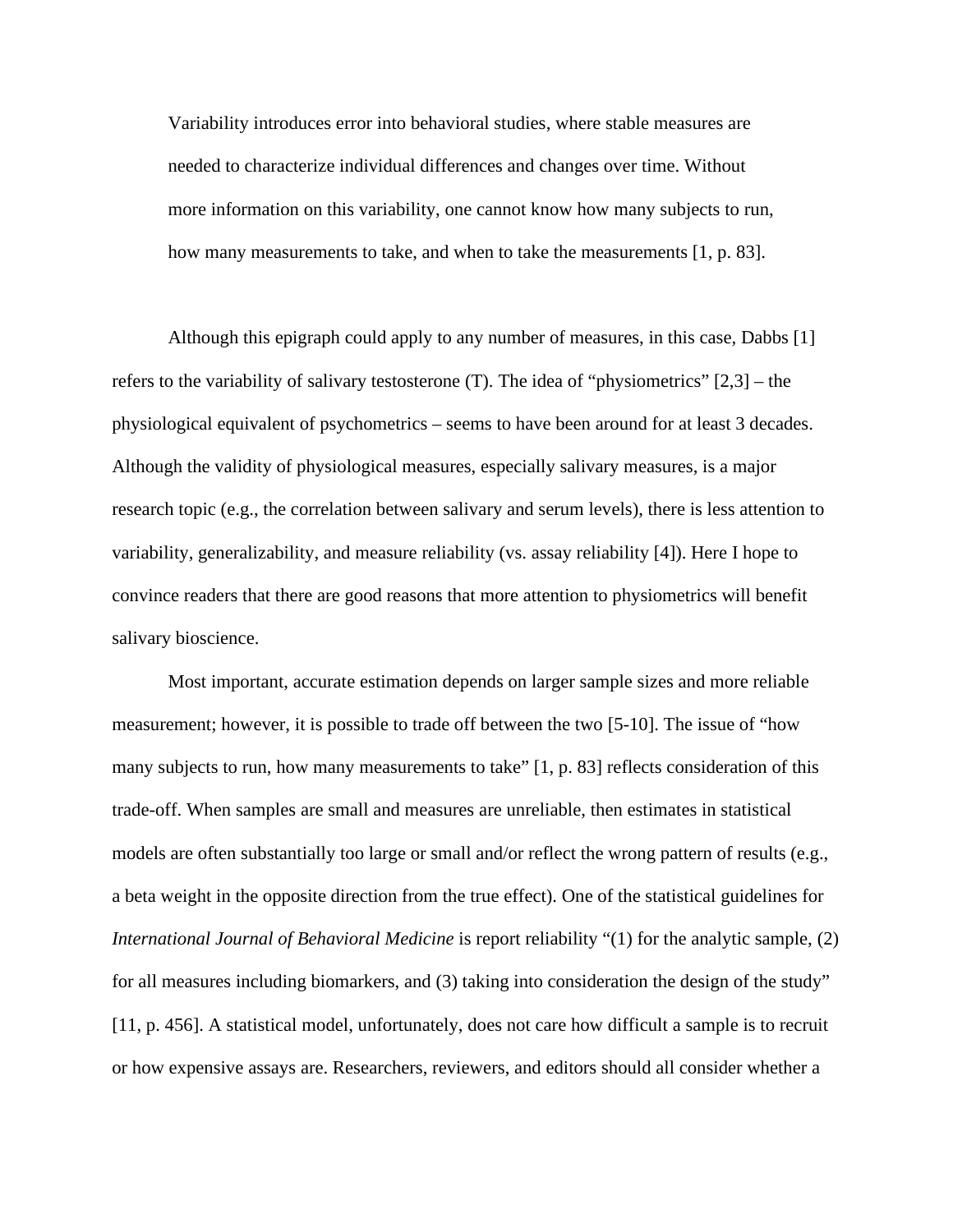sample size is sufficient to compensate for a measure with low reliability (as might be true in a very large, population-based survey) or whether reliability is sufficient to compensate for a small sample size (as might be true when studying a rare condition or demographic).

## *Quantifying physiometrics*

This section gives a brief overview of ways to measure physiometrics; for more detail on these approaches, see reference [12]. All these approaches are based on covariances or correlations among observations. As such, all of the same problems that distort or attenuate a correlation (e.g., non-normal distributions, restriction of range) can distort physiometrics. Rightskewed distributions are characteristic of many physiological measures, and it is common practice to log-transform them to normalize the distribution before analysis. This practice should also be employed when calculating physiometrics.

For two occasions of measurement, correlations between them can take two forms: when taken at different times, the correlation can reflect stability (i.e., test-retest) or, when taken at the same time, equivalence (i.e., parallel forms). For any study design, what constitutes the same or different time may vary. For a very short-term study, equivalence measures might be taken one after the other, and stability measures might be taken two days in a row. For a very long-term study, equivalence measures might be taken two weeks in a row, and stability measures might be taken over an interval of several years.

For more than two measurements, equivalence and stability can be quantified several ways, but all of them ask the same basic question: Of all the variability in a measure, how much of it can be attributed to the variance of interest? Cronbach's coefficient alpha assumes that each observation (e.g., item on a scale or physiological measurement) covaries equally with the true score. Given the average covariance and the number of observations and applying the Spearman-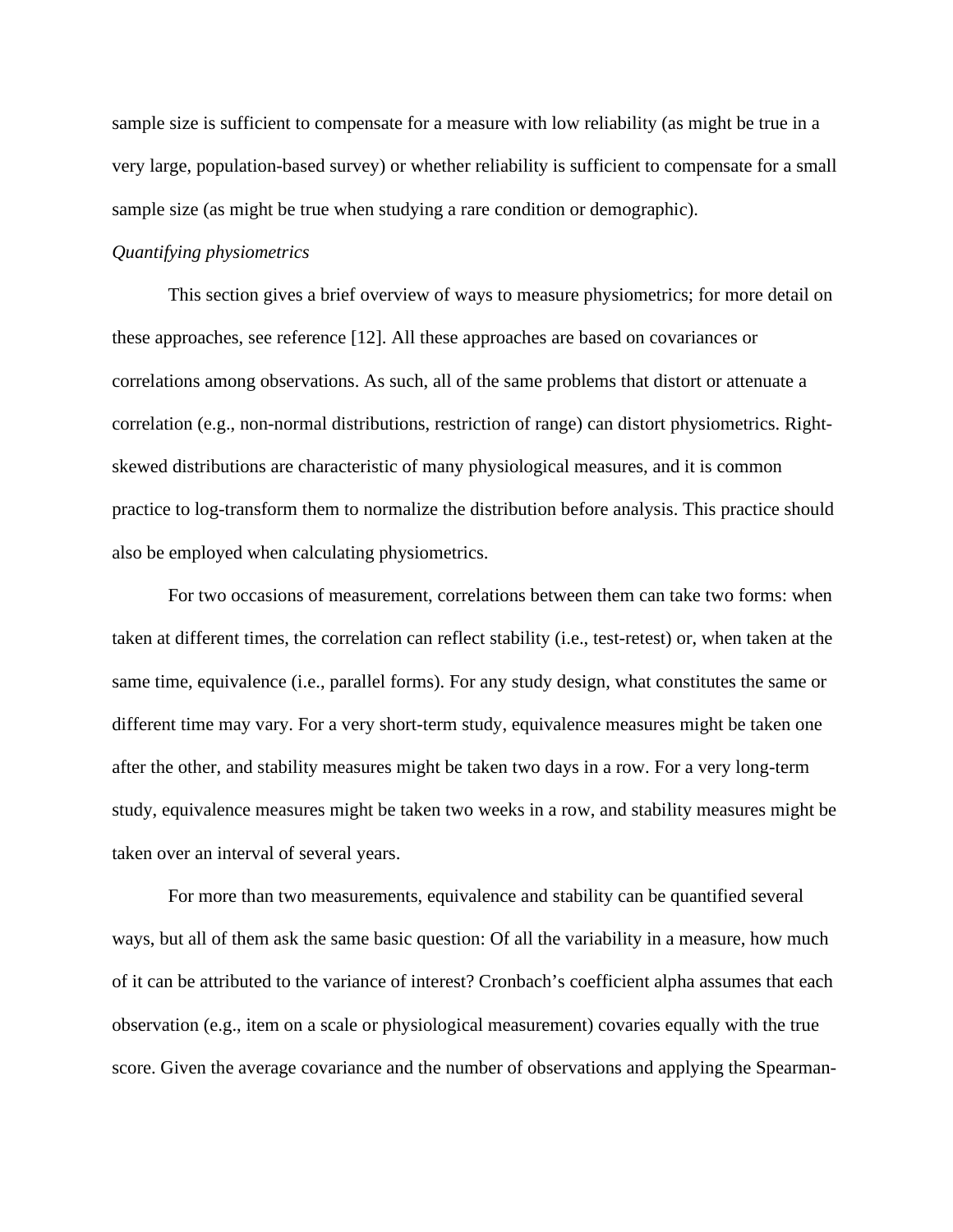Brown formula, the resulting coefficient should be the square of the correlation between the true score and the obtained score (i.e., the percent of true score variance). As the number of observations increases, reliability will also increase, as implied by the Spearman-Brown formula.<sup>[1](#page-5-0)</sup> Decreased error in observations (e.g., better assay reliability) can also increase alpha, assuming that it increases true score variance in the observed scores. Notably, although alpha is not the best measure of reliability for most psychological measures because of the assumption of equal covariances, it is an appropriate measure for repeatedly measured physiological measures for which that assumption is reasonable. The span of time over which the measures are taken can suggest equivalence or stability, and equivalence or stability over three days does not imply equivalence or stability over three months.

Cronbach later developed generalizability theory, in which there can be more than one facet of "true score": For example, in longitudinal burst designs (intensive data collections repeated over a longer period of time), there can be a true score for the person across all bursts and another true score within each burst. A generalizability study estimates the amount of variance due to each facet and the interactions among them, and a decision study estimates how many measurements are needed to reliably capture those sources of variance. For example, for salivary cortisol diurnal slope, 11% of the variance was due to stable individual differences, 14% of the variance was due to person by occasion interactions (people reacting differently to changing circumstances), and 75% of the variance was due to idiosyncratic cortisol slopes on a

$$
\rho_{xx'}^* = \frac{n * \rho_{xx'}}{1 + (n-1) * \rho_{xx'}}
$$

<span id="page-5-0"></span><sup>&</sup>lt;sup>1</sup> The Spearman-Brown formula, where  $\rho$  is, for the purposes of alpha, the average covariance between observations (*x* and *x'*) and *n* is the number of observations: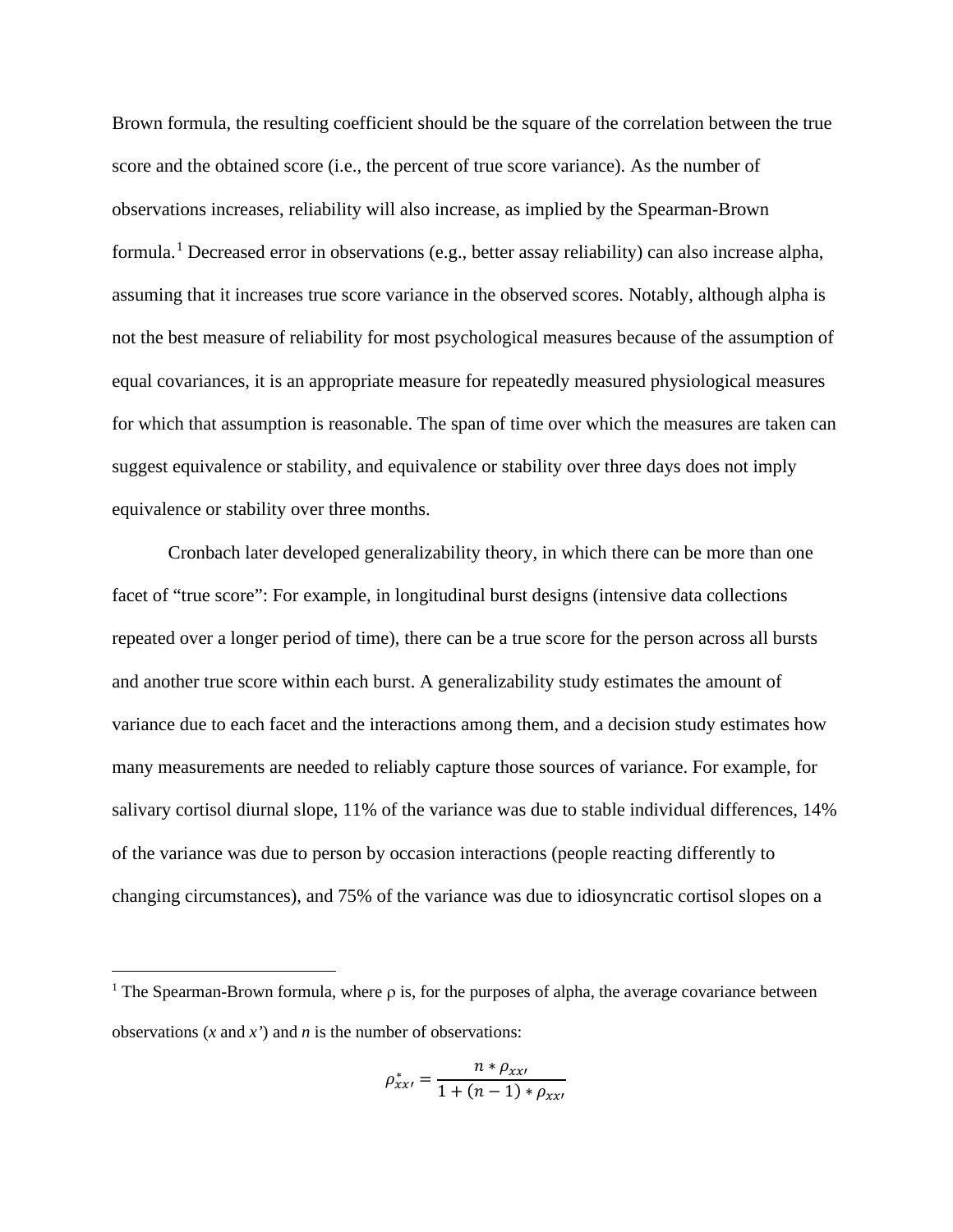specific day, not systematically related to person, occasion, day, or their two-way interactions. Consequently, reliable (> .80) measurement of stable individual differences in a longitudinal burst design could be achieved with 10 days of sampling over 3 occasions or 3 days' sampling over 10 occasions [13].

The intraclass correlation (ICC), like alpha and the generalizability coefficient, is the ratio of the variance of interest over total variance and likewise indicates the percent of true score variance associated with the class of interest. It can be interpreted as the correlation between any two members of a class; for example, a class might be a person, and ten observations on that person, the members of that class. The difference between the ICC and other measures of reliability based on classical test theory is that absolute levels in a measure, not just relative levels, contribute to in the denominator. Therefore, the ICC is more conservative than alpha or the generalizability coefficient. However, generalizability theory does have the ability to consider absolute levels in the determination of reliability in computation of the dependability index. Like the ICC, a dependability index includes variance due to differences in absolute levels in the denominator, whereas alpha and the generalizability coefficient do not.

## *Physiometrics in salivary bioscience*

There are different amounts of evidence available, but physiometrics have been reported for several salivary measures. The most evidence is available for salivary cortisol measures, typically the diurnal slope, diurnal area under the curve (AUC), and/or awakening response (CAR). Equivalence ICCs across days for diurnal slope and CAR were lowest, between 0.00 and 0.20; those for AUC were slightly higher, between 0.00 and 0.30. These estimates agree with a generalizability study finding person variance to be ~11% for slope and 10-20% for AUC [13]. Stability ICCs across months to years for cortisol measures were higher, typically 0.20-0.45 for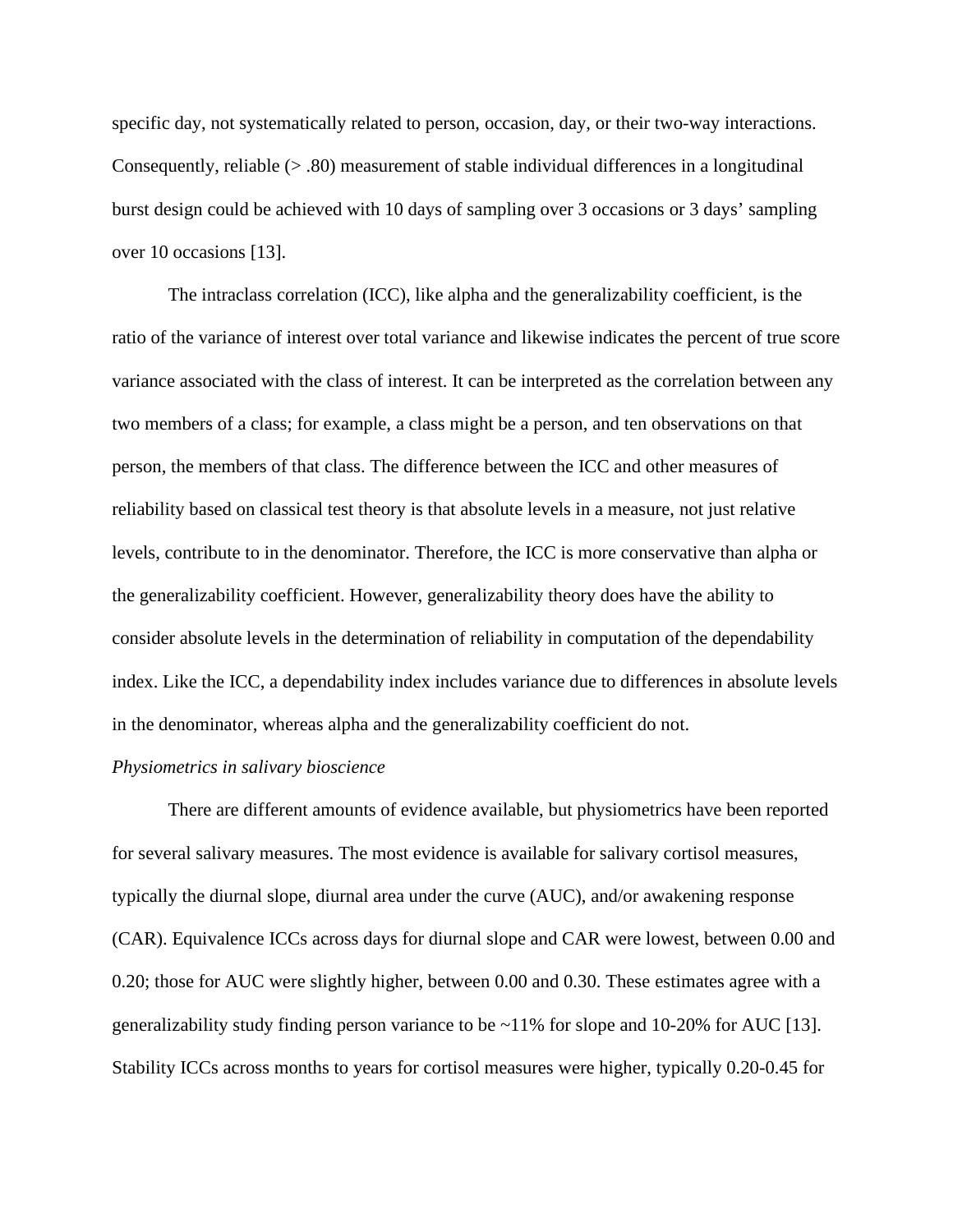slope, 0.50-0.75 for AUC, and 0.10-0.20 for the CAR. Longer intervals generally produced lower ICCs (see [2] for a review of salivary cortisol physiometrics).

Salivary  $\alpha$ -amylase (sAA) has not been studied as extensively as salivary cortisol, and so there are only two studies to my knowledge that reported its physiometrics. Over 24 months, the stability ICC was high (0.75) for diurnal AUC but lower (0.43) for the awakening response [14]. These estimates are comparable to those for person variance in a 6-month generalizability study (0.61 for AUC and 0.26 for awakening response [15]).

Both equivalency and stability correlations have been reported for T. Over 2 days, the typical equivalency was  $r = .64$  for both men and women. Stability declined from  $r = 0.71$  (1-2) weeks) to  $r = 0.52$  (7-8 weeks) in men only [1]. These estimates agree with stability over 2 weeks reported for men ( $r = 0.78$ ) and women ( $r = 0.65$ ) [16]. In the latter study, progesterone stability was  $r = 0.32$  for both men and women. These estimates for the stability of T lie between two differing ICCs reported for serum T: 0.92 over 4 weeks in post-menopausal women [17] and 0.31 over 3 months in adult men [18]. A single study reporting physiometrics of both salivary and serum T in men and women would be very useful in understanding how much equivalency and stability can be expected, as well as the role of sex and age in promoting or suppressing variability.

Salivary cytokines vary in their equivalency and stability. A large sample of adolescent girls had saliva sampled twice on the same day (equivalency), repeated after 18 months (stability). Equivalency *r*s ranged between 0.51 (interleukin [IL]-8) and 0.81 (c-reactive protein [CRP]) [19]. Most analytes could achieve good equivalency or reliability with 1-2 samples measured at the same time point, with the exception of IL-18. However, stability of the mean of the two samples from each time point was lower, ranging from  $0.10$  (IL-6) to  $0.37$  (IL-18).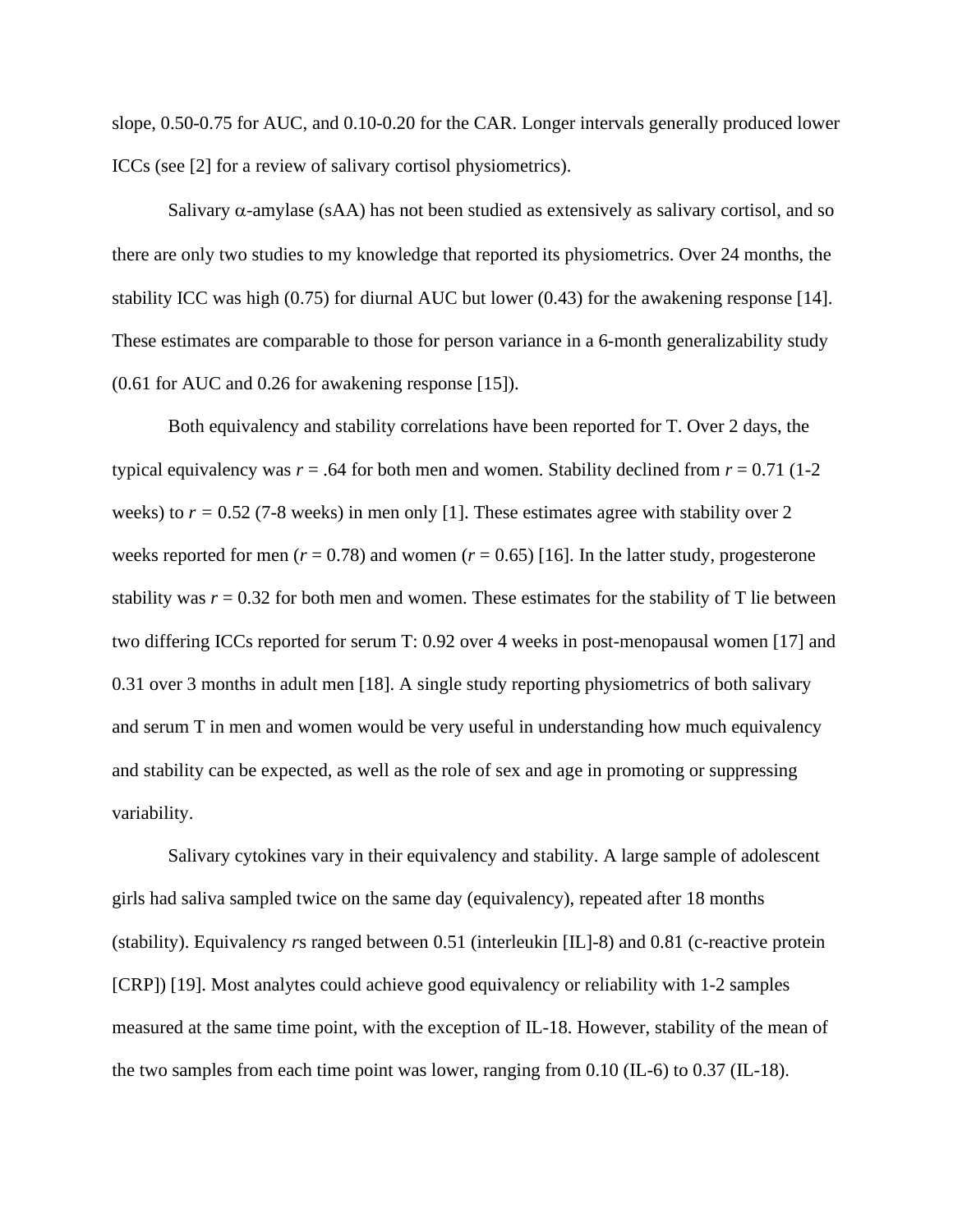Another sample of adolescent girls yielded similar stability estimates over 1 year (mean *r* across cytokines  $= 0.25 - 0.30$ , and lower estimates than the same cytokines measured in serum ( $r =$ 0.33-0.61) [20]. Both studies' estimates were markedly lower than ICCs reported for serum cytokines measured over periods of months to years. Table 1 shows the salivary and serum estimates (see [2] for a review of serum cytokine physiometrics). These salivary cytokine studies sampled a very specific population, and other or broader populations may yield different results. For example, later pubertal stage was associated with lower cytokine concentrations [20], suggesting that stability might have compromised by individual differences in maturation. *Physiometrics in the special issue*

Perhaps the most important thing to remember is that good generalizability for one study design does not imply good generalizability for another design. In generalizability theory, one has to define a "universe of generalization": for example, for what people over what period of time do you want to generalize?

For some study designs, the issue of generalizability may not be relevant. In an experimental study, you do not need to generalize beyond the moment of the study if you are only interested in appraisals during the experiment, for example [21; this issue]. However, you might want to generalize one measurement of experimental reactivity to a longer-term exposure [22; this issue]. The stability of reactivity is itself a topic of investigation [2]. Similarly, you might want to generalize from a few days' measurement only to those days. For example, if diurnal cortisol is being predicted from that day's (or the previous day's) social support [23; this issue], you do not need the cortisol measurement to generalize beyond those days.

For other study designs, the issue of generalizability, and the universe of generalization, is very relevant. For example, psychological states over a week might be used to predict a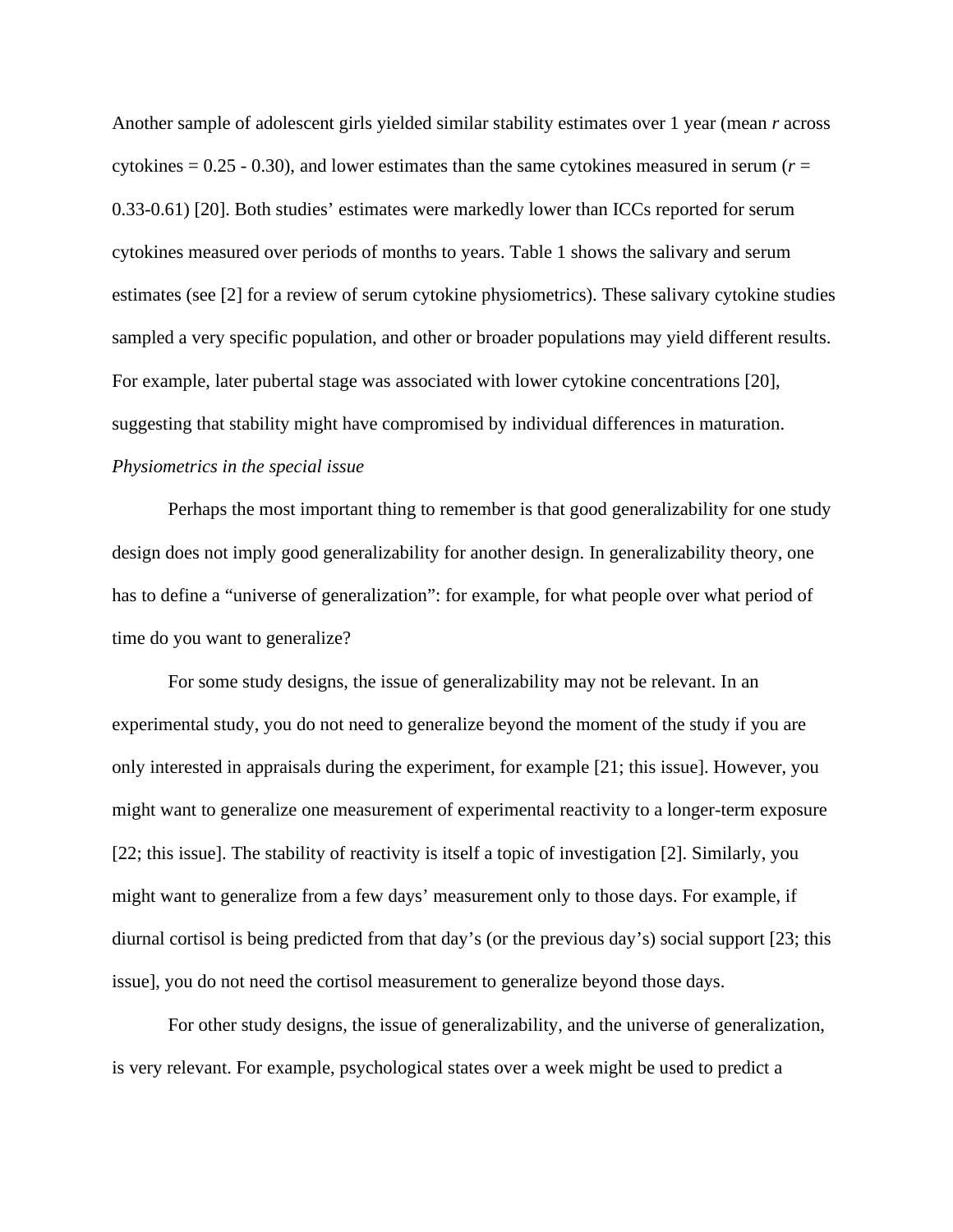salivary biomarker at the end of that week [24; this issue]. You want the biomarker measurement to generalize to the previous week. If it did not generalize past the day on which it was collected (as is true for some salivary cortisol measures), it would not be useful. You would need to collect saliva throughout the week to make the hypothesized inference. In this case, the biomarkers were salivary CRP and IL-6, which have poor generalizability across a period of months to years, but that is not the universe of generalization for this study. In the absence of appropriate physiometrics, you could either hope that physiometrics of serum biomarkers generalize to salivary biomarkers (cross your fingers!) or design your study blindly. The former is better than the latter, but neither is ideal. More knowledge of physiometrics in this domain will help scientists make better design decisions.

If you are examining a variable biomarker, it behooves you to consider this further wisdom from Dabbs [1, p. 85]: "Scores that are farther apart in time are less likely to be affected by the same transient events. Scores farther apart in time should thus more effectively cancel momentary highs and low to provide a true picture of subjects' characteristic testosterone [or other biomarker] concentrations". If you are interested in cortisol exposure during pregnancy, then repeated measures across pregnancy are the right way to go. Gestation is your universe of generalization [25; this issue]. On the other hand, you might be examining a more stable biomarker such as T. In that case, a cross-sectional design might yield results that could generalize to the surrounding weeks or months [26; this issue].

#### *Conclusion*

Salivary biomarkers range from highly variable (cortisol) to highly stable (T) and in between (cytokines). We do not know as much as we should about the physiometrics of most salivary biomarkers. However, we can use what we know about their physiometrics to better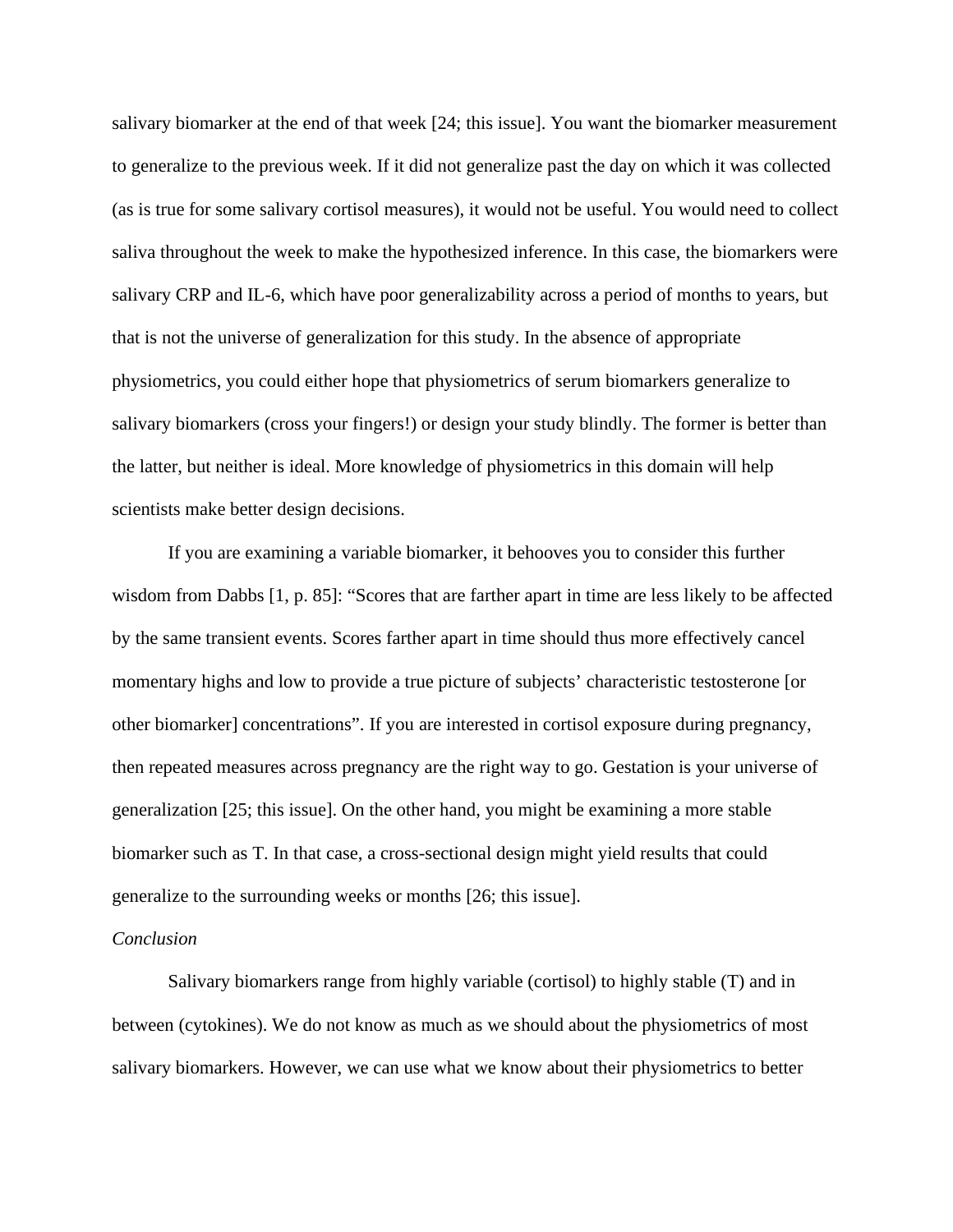define our universes of generalization (moment, day, week, trait) and ensure that we have sufficient reliability and generalizability (or a large enough N to compensate for reliability that is lower than we would like [6-10]). This special issue includes study designs with varying universes of generalizability and demonstrates how one can use different biomarkers with different physiometrics to make interesting inferences.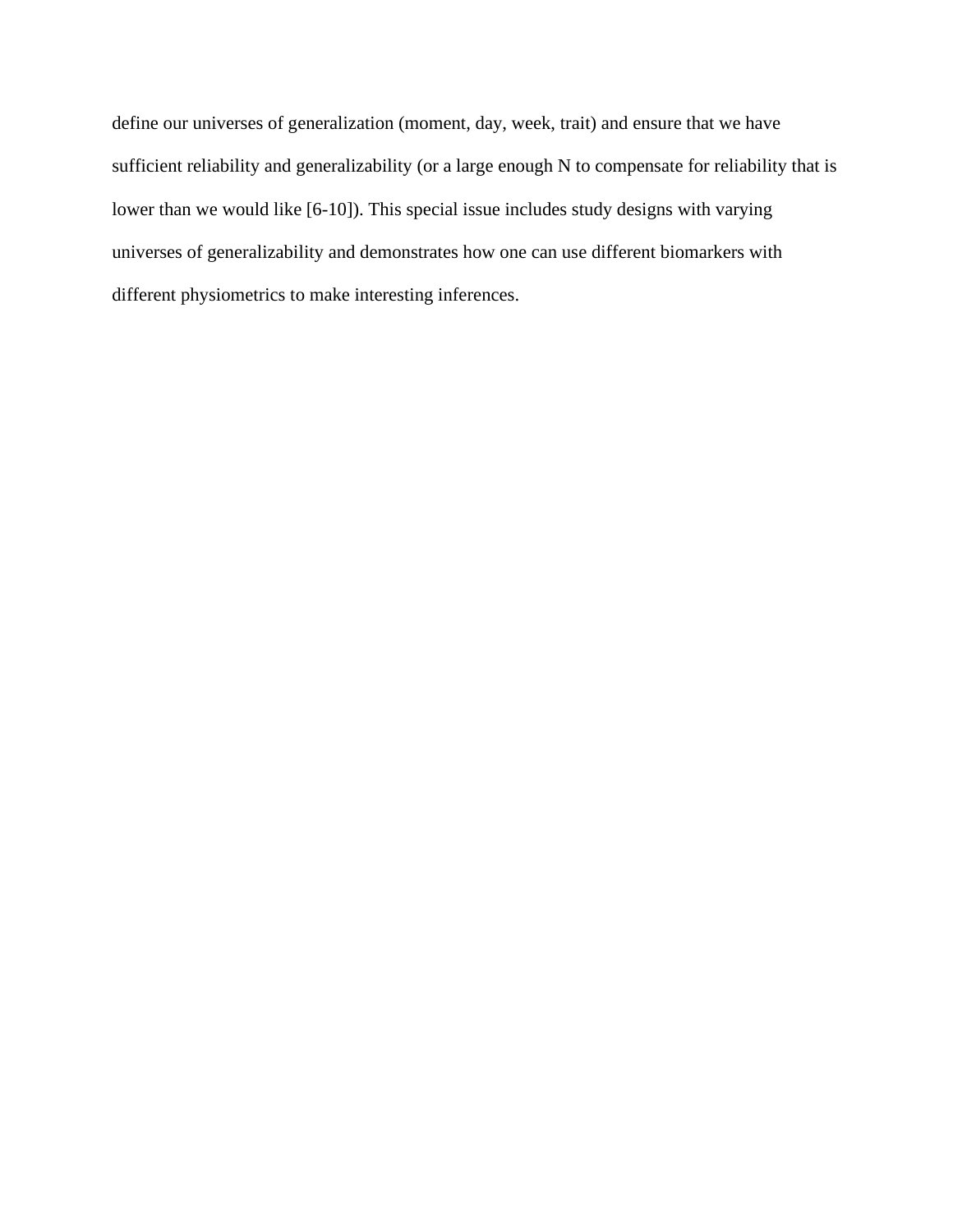This article does not contain any studies with human participants or animals performed by any of the authors.

**Informed Consent**: There were no participants in this review, and therefore no informed consent was necessary

**Ethical Approval**: For this type of review, ethical approval is not required.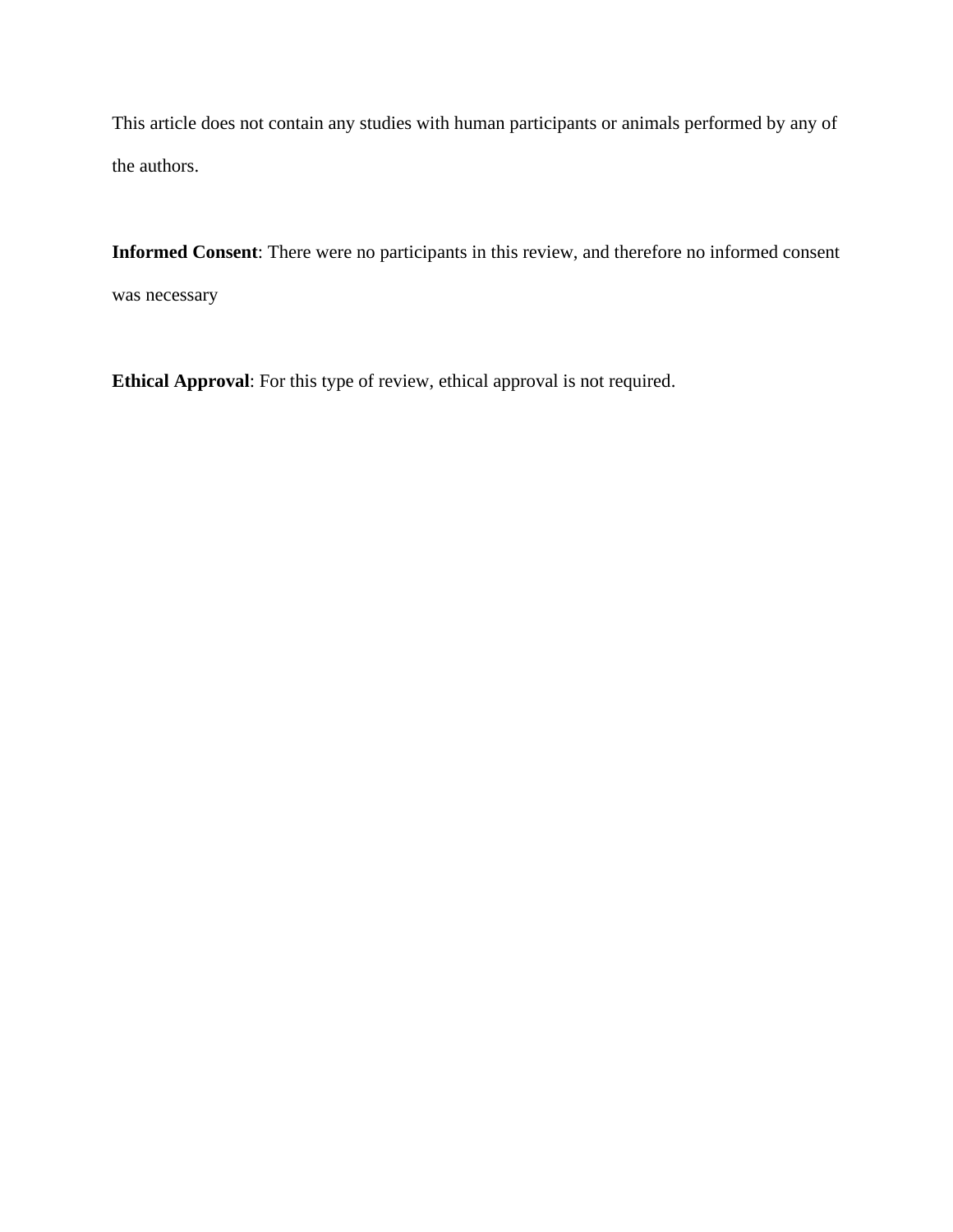#### References

- 1 Dabbs JM. Salivary testosterone measurements: reliability across hours, days, and weeks. *Physiol Behav*. 1990;48:83-86.
- 2 Gloger EM, Smith GE, Segerstrom SC. Stress physiology and physiometrics. In: Ragin DF, Keenan JP, editors. *Handbook of Research Methods in Health Psychology*. New York, NY: Routledge. In press.
- 3 Segerstrom SC, Smith G. Methods, variance, and error in psychoneuroimmunology research: the good, the bad, and the ugly. In: Segerstrom SC, editor. *Oxford Handbook of Psychoneuroimmunology*. New York, NY: Oxford; 2012. pp. 421-432.
- 4 Schultheiss OC, Stanton SJ. Assessment of salivary hormones. In: Harmon-Jones E, Beer JS, editors. *Methods in social neuroscience*. New York: NY: Guilford; 2009. pp. 17-44.
- 5 Gelman A, Carlin J. Beyond power calculations: Assessing type S (sign) and type M (magnitude) errors. *Persp Psychol Sci*. 2014;9:641-651.
- 6 Kraemer HC. To increase power in randomized clinical trials without increasing sample size. *Psychopharm Bull*. 1991;27:217-224.
- 7 Leon AC, Marzuk PM, Laura P. More reliable outcome measures can reduce sample size requirements. *Arch Gen Psychiatry*. 1995;52:867-871.
- 8 Perkins DO, Wyatt RJ, Bartko JJ. Penny-wise and pound-foolish: The impact of measurement error on sample size requirements in clinical trials. *Biol Psychiatry*. 2000;47:762-766.
- 9 Segerstrom SC. Between the error bars: How modern theory, design, and methodology enrich the personality-health tradition. *Psychosom Med*. 2019;81:408-414.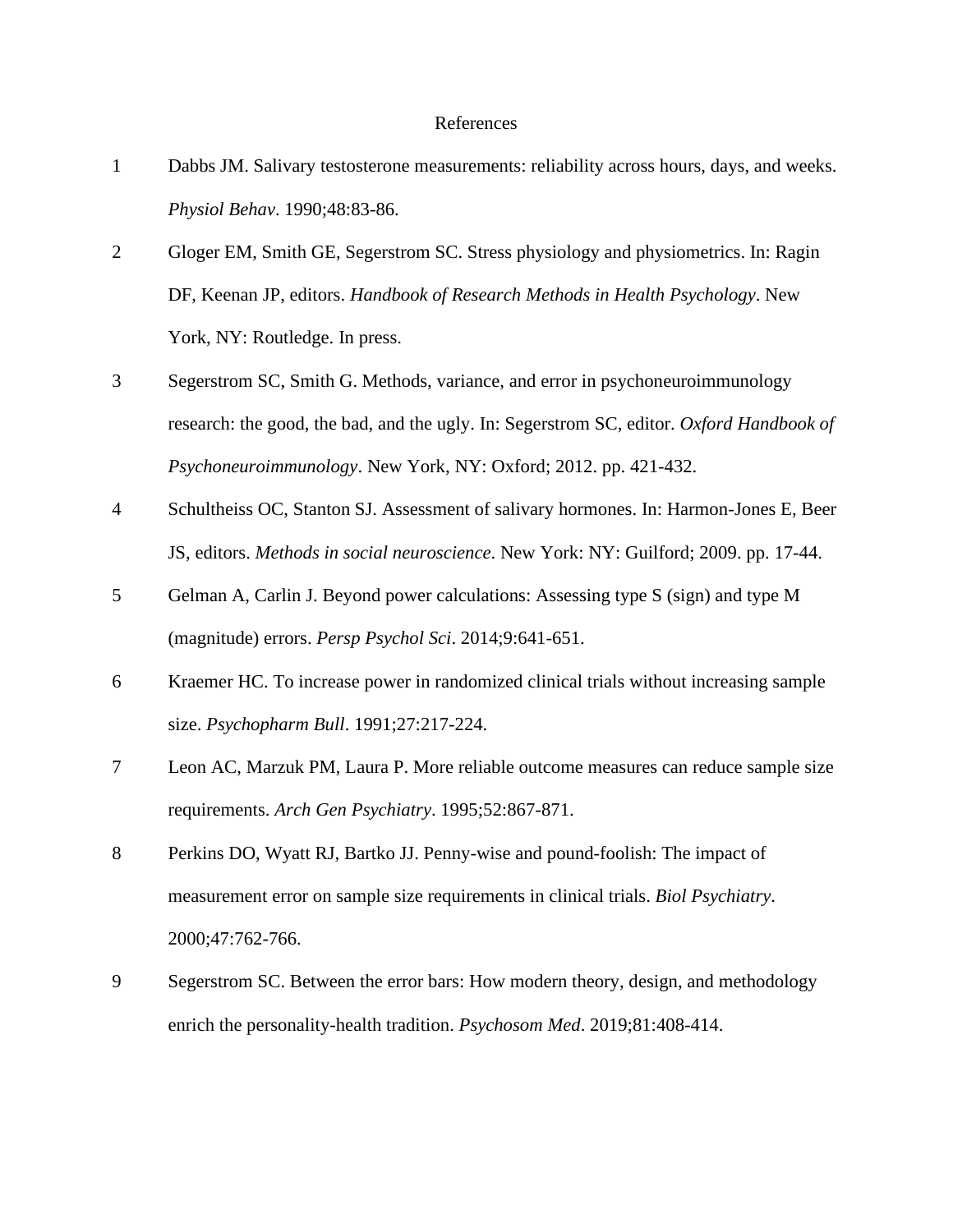- 10 Segerstrom SC, Boggero IA. "The emperor has no cortisol: Frequency of estimation errors in biomarker studies." [https://vimeo.com/399224361.](https://vimeo.com/399224361) Accessed April 17, 2020.
- 11 Segerstrom SC. Statistical guideline #2: Report appropriate reliability for your sample, measure, and design. *Int J Behav Med*. 2019;26:455-456.
- 12 Webb NM, Shavelson RJ, Haertel EH. Reliability coefficients and generalizability theory. In: Rao CR, Sinhara S: *Handbook of Statistics 26: Psychometrics*. New York, NY; Elsevier; 2006. pp. 81-124.
- 13 Segerstrom SC, Boggero IA, Smith GT, Sephton SE. Variability and reliability of diurnal cortisol in younger and older adults: implications for design decisions. *Psychoneuroendocrinol*. 2014;49:299-309.
- 14 Skoluda N, La Marca R, Gollwitzer M, et al. Long-term stability of diurnal salivary cortisol and alpha-amylase secretion patterns. *Physiol Behav*. 2017;175:1-8.
- 15 Out D, Granger DA, Sephton SE, Segerstrom SC. Disentangling sources of individual differences in diurnal salivary α-amylase: Reliability, stability and sensitivity to context. *Psychoneuroendocrinol*. 2013;38:367-75.
- 16 Liening SH, Stanton SJ, Saini EK, Schultheiss OC. Salivary testosterone, cortisol, and progesterone: two-week stability, interhormone correlations, and effects of time of day, menstrual cycle, and oral contraceptive use on steroid hormone levels. *Physiol Behav*. 2010;99:8-16.
- 17 Cauley JA, Gutai JP, Kuller LH, Powell JG. Reliability and interrelations among serum sex hormones in postmenopausal women. *Am J Epidemiol*. 1991;133:50-57.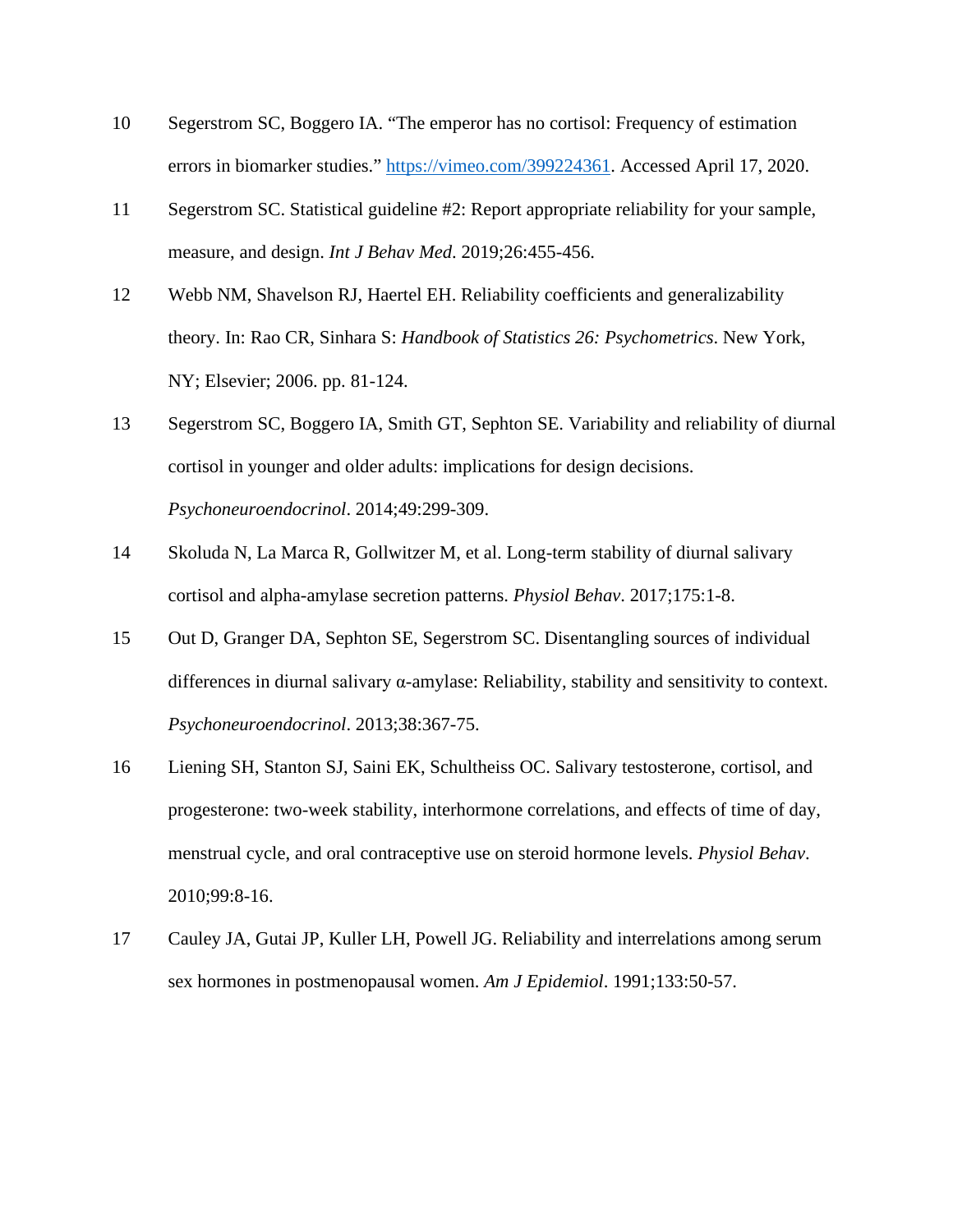- 18 Brambilla DJ, O'Donnell AB, Matsumoto AM, McKinlay JB. Intraindividual variation in levels of serum testosterone and other reproductive and adrenal hormones in men. *Clin Endocrinol*. 2007;67:853-862.
- 19 Shields GS, Slavich GM, Perlman G, Klein DN, Kotov R. The short-term reliability and long-term stability of salivary immune markers. *Brain Behav Immun*. 2019;81:650-654.
- 20 Riis JL, Out D, Dorn LD, Beal SJ, Denson LA, Pabst S, Jaedicke K, Granger DA. Salivary cytokines in healthy adolescent girls: Intercorrelations, stability, and associations with serum cytokines, age, and pubertal stage. *Dev Psychobiol*. 2014;56:797- 811.
- 21 Shirotsuki K, Izawa S, Sugaya N, Kimura K, Ogawa, Yamada KC, Nagano Y. Imbalance between salivary cortisol and DHEA responses is associated with social cost and selfperception to social evaluative threat in Japanese healthy young adults. *Int J Behav Med*. In press.
- 22 Eiden RD, Shisler S, Granger DA, Schuetze P, Colangelo J, Huestis MA. Prenatal tobacco & cannabis exposure: associations with cortisol reactivity in early school age children. *Int J Behav Med*. In press.
- 23 Hooker ED, Campos B, Hoffman L, Zoccola P, Dickerson SS. Is receiving social support costly for those higher in subjective socioeconomic status? *Int J Behav Med*. In press.
- 24 Slavish DC, Jones DR, Smyth JM, Engeland CG, Song S, McCormick NM, Graham-Engeland JE. Positive and negative affect and salivary measures of inflammation among young adults. *Int J Behav Med*. In press.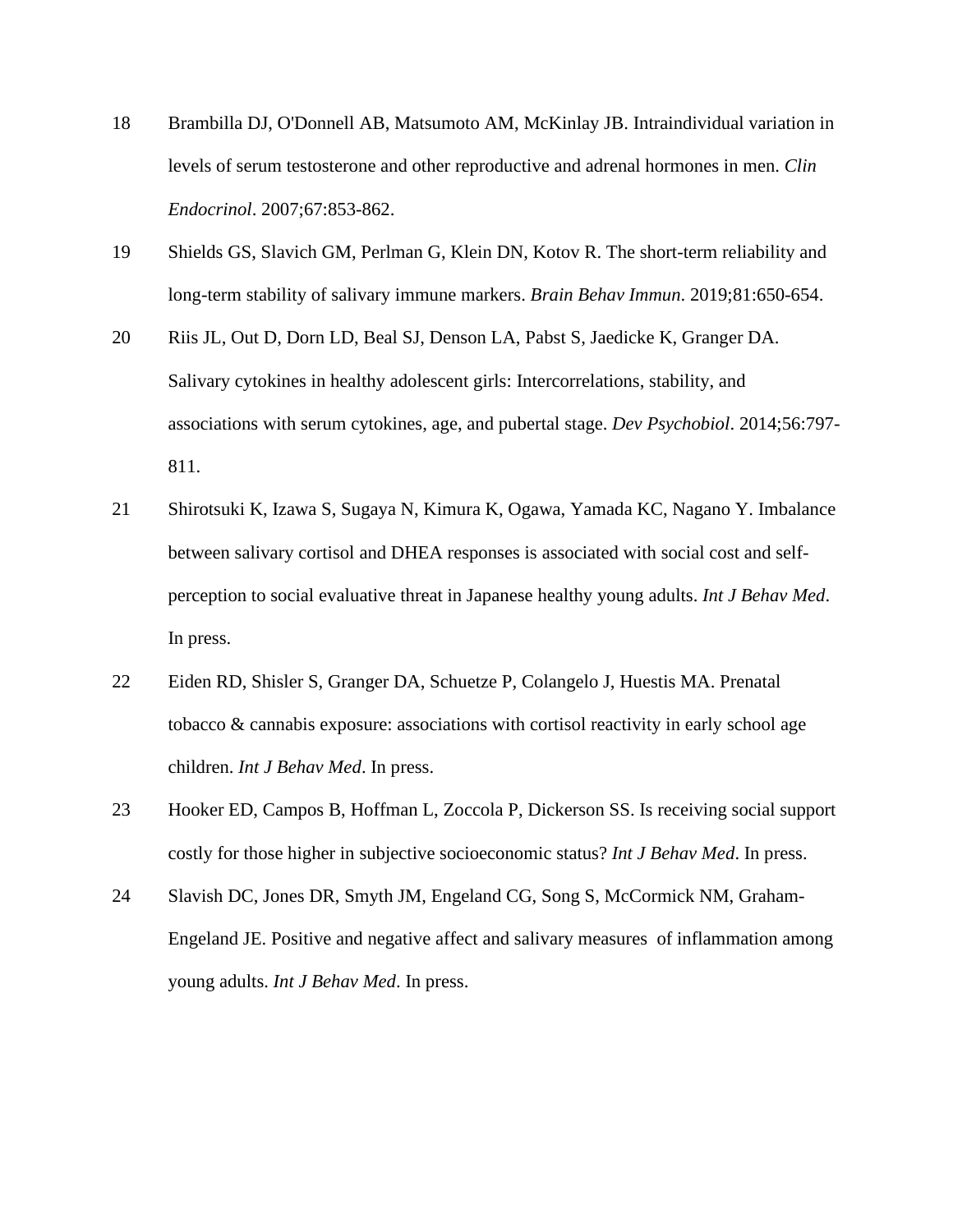- 25 Riis JL, Granger DA, Woo H, Voegtline K, DiPietro JA, Johnson SB. Long-term associations between prenatal maternal cortisol and child neuroendocrine-immune regulation. *Int J Behav Med*. In press.
- 26 Martin LA, Ter-Petrosyan M. Positive affect moderates the relationship between salivary testosterone and a health behavior composite in university females. *Int J Behav Med*. In press.